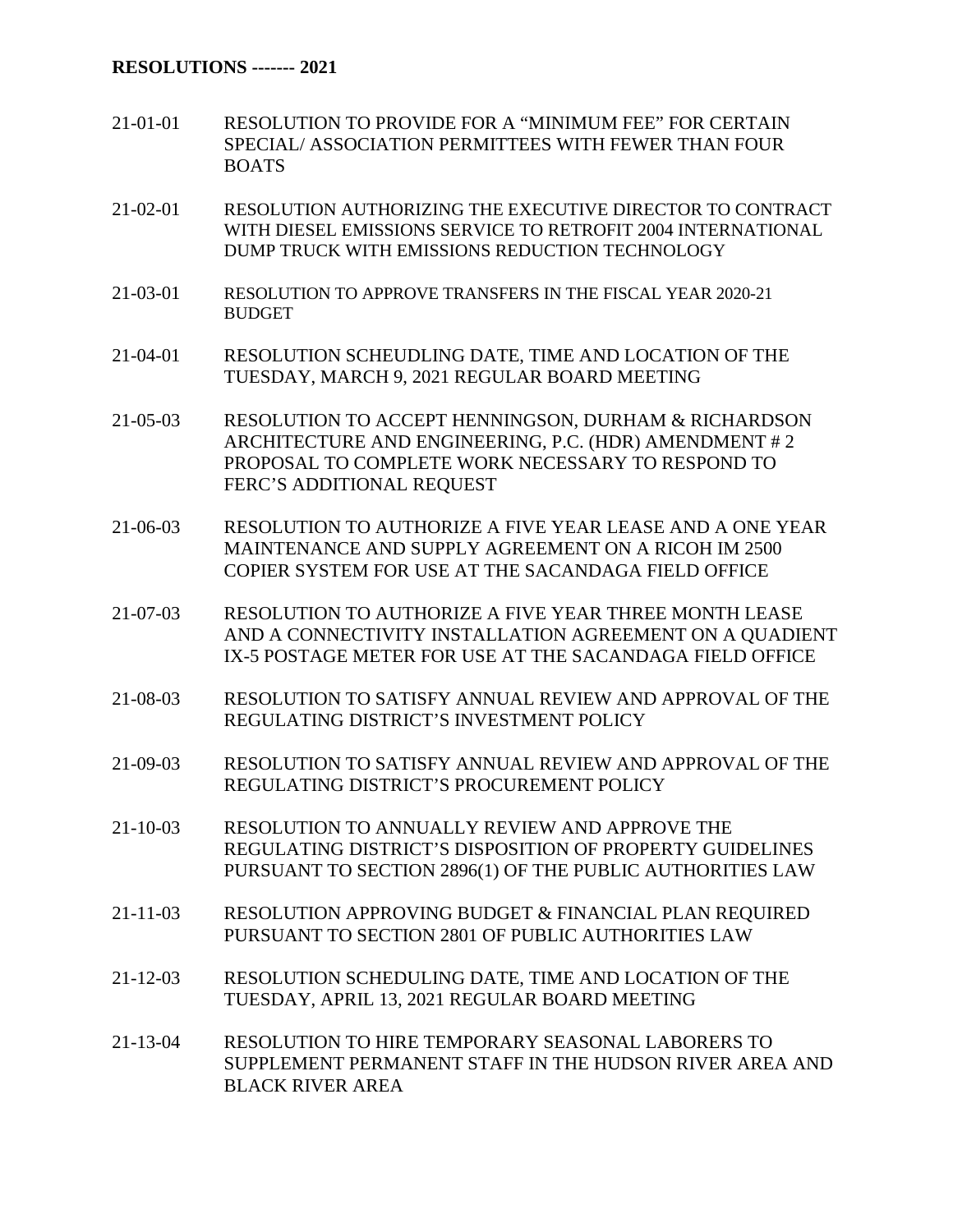## **RESOLUTIONS ------- 2021**

- 21-14-04 RESOLUTION AUTHORIZING THE APPOINTMENT OF MICHAEL DICOB AS BLACK RIVER AREA SUPERINTENDENT
- 21-15-04 RESOLUTION TO AWARD AUDIT SERVICES WORK TO GALLEROS ROBINSON CERTIFIED PUBLIC ACCOUNTANTS, LLP FOR FISCAL YEAR ENDING JUNE 30, 2021
- 21-16-04 RESOLUTION SCHEDULING DATE, TIME, AND LOCATION OF THE TUESDAY, MAY 11, 2021 REGULAR BOARD MEETING
- 21-17-05 RESOLUTION AUTHORIZING THE APPOINTMENT OF TIMOTHY R. HARWOOD AS BLACK RIVER AREA PRINCIPAL PLANT OPERATOR
- 21-18-05 RESOLUTION TO ACCEPT PAUL C. RIZZO ENGINEERING NEW YORK, PLLC AMENDMENT # 2 PROPOSAL TO PERFORM COMPLETION OF SEISMIC STABILITY AND LIQUEFACTION & DEFORMATION ANALYSIS OF THE STILLWATER DAM
- 21-19-05 RESOLUTION TO APPROVE TRANSFERS IN THE FISCAL YEAR 2020-21 BUDGET
- 21-20-05 RESOLUTION SCHEDULING DATE, TIME AND LOCATION OF THE TUESDAY, JUNE 8, 2021 REGULAR BOARD MEETING
- 21-21-06 RESOLUTION TO AWARD THE WORK TO PERFORM A LIGHT DETECTION AND RANGING (LIDAR) SURVEY PROGRAM AT CONKLINGVILLE - CONTRACT C022021 TO MJ ENGINEERING AND LAND SURVEYING, P.C.
- 21-22-06 RESOLUTION TO AWARD THE REGULATING DISTRICT'S INSURANCE PROGRAM FOR POLICY YEAR JULY 1, 2021 THROUGH JUNE 30, 2022
- 21-23-06 RESOLUTION TO APPROVE INSURANCE PROPOSAL FOR POLICY YEAR JULY 1, 2021 THROUGH JUNE 30, 2022
- 21-24-06 RESOLUTION APPROVING A SECOND AMENDMENT TO THE RESERVOIR OPERATING AGREEMENT AT CONKLINGVILLE
- 21-25-06 RESOLUTION TO ENTER INTO A RECIPROCAL AGREEMENT ON TRANSFER OF LEAVE AND SERVICE CREDITS WITH THE NYS DEPARTMENT OF CIVIL SERVICE
- 21-26-06 RESOLUTION APPROVING A BUDGET FOR THE HUDSON RIVER-BLACK RIVER REGULATING DISTRICT FOR THE PERIOD JULY 1, 2021 THROUGH JUNE 30, 2024 AND FOURTH YEAR PROJECTED FINANCIAL PLAN FOR THE PERIOD JULY 1, 2024 THROUGH JUNE 30, 2025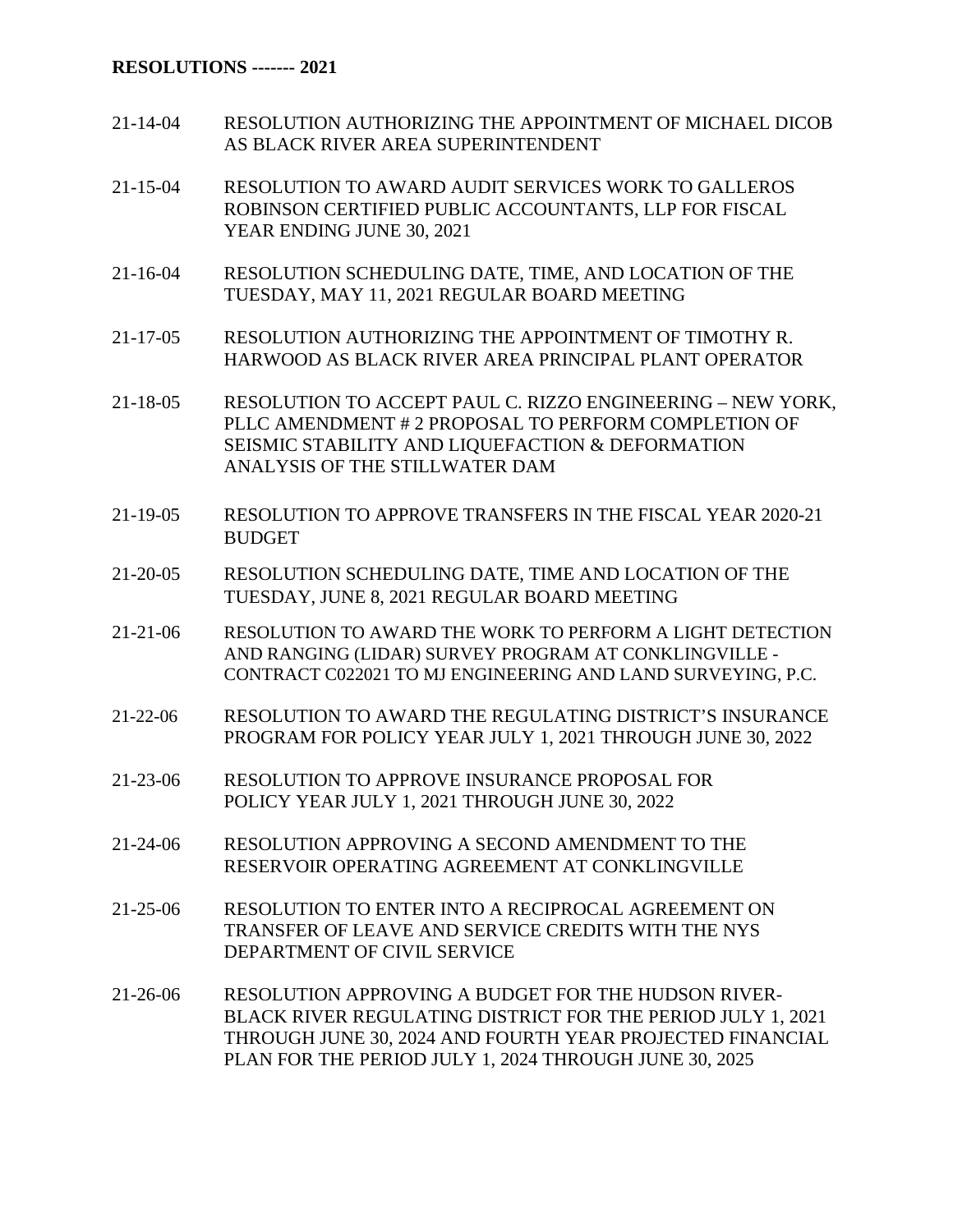- 21-27-06 RESOLUTION TO APPROVE THE ANNUAL ASSESSMENT FOR THE OPERATION AND MAINTENANCE OF STORAGE RESERVOIRS IN THE BLACK RIVER AREA FOR THE FIRST YEAR OF THE THREE-YEAR BUDGET PERIOD BEGINNING JULY 1, 2021 THROUGH JUNE 30, 2024
- 21-28-06 RESOLUTION TO APPROVE THE STATE SHARE FOR THE OPERATION AND MAINTENANCE OF STORAGE RESERVOIRS IN THE BLACK RIVER AREA FOR THE FIRST YEAR (JULY 1, 2021 – JUNE 30, 2022) OF THE THREE-YEAR BUDGET PERIOD BEGINNING JULY 1, 2021
- 21-29-06 RESOLUTION TO APPROVE THE ANNUAL ASSESSMENT FOR THE OPERATION AND MAINTENANCE OF STORAGE RESERVOIRS IN THE HUDSON RIVER AREA FOR THE FIRST YEAR (JULY 1, 2021 – JUNE 30, 2022) OF THE THREE-YEAR BUDGET PERIOD BEGINNING JULY 1, 2021
- 21-30-06 RESOLUTION TO APPROVE THE STATE SHARE FOR THE OPERATION AND MAINTENANCE OF STORAGE RESERVOIRS IN THE HUDSON RIVER AREA FOR THE FIRST YEAR (JULY 1, 2021 – JUNE 30, 2022) OF THE THREE-YEAR BUDGET PERIOD BEGINNING JULY 1, 2021
- 21-31-06 RESOLUTION APPROVING A CASH PAYOUT OF UNUSED SICK LEAVE AND FREEDOM FROM CONTRIBUTION TO HEALTH INSURANCE PREMIUMS TO JOHN HODGSON UPON RETIREMENT
- 21-32-06 RESOLUTION SCHEDULING DATE, TIME AND LOCATION OF THE TUESDAY, JULY 13, 2021 REGULAR BOARD MEETING
- 21-33-06 RESOLUTION OF THE HUDSON RIVER BLACK RIVER REGULATING DISTRICT HONORING ADMINISTRATOR JOHN M. HODGSON
- 21-34-07 RESOLUTION AUTHORIZING THE EXECUTIVE DIRECTOR TO EXECUTE AGREEMENT BY AND BETWEEN THE HUDSON RIVER-BLACK RIVER REGULATING DISTRICT AND THE CIVIL SERVICE EMPLOYEES ASSOCIATION, INC., AFSCME LOCAL 1000, AFL-CIO, HUDSON RIVER-BLACK RIVER REGULATING DISTRICT LOCAL 120
- 21-35-07 RESOLUTION AUTHORIZING THE EXECUTIVE DIRECTOR TO SECURE A PERMIT FROM THE OFFICE OF GENERAL SERVICES FOR 656 SOUARE FEET OF RENTABLE OFFICE SPACE LOCATED ON THE 6TH FLOOR OF THE DULLES STATE OFFICE BUILDING AT 317 WASHINGTON STREET WATERTOWN, NEW YORK
- 21-36-07 RESOLUTION AUTHORIZING THE EXECUTIVE DIRECTOR TO ENTER A LEASE FOR SPACE LOCATED ON THE 3rd FLOOR OF 575 BROADWAY ALBANY, NEW YORK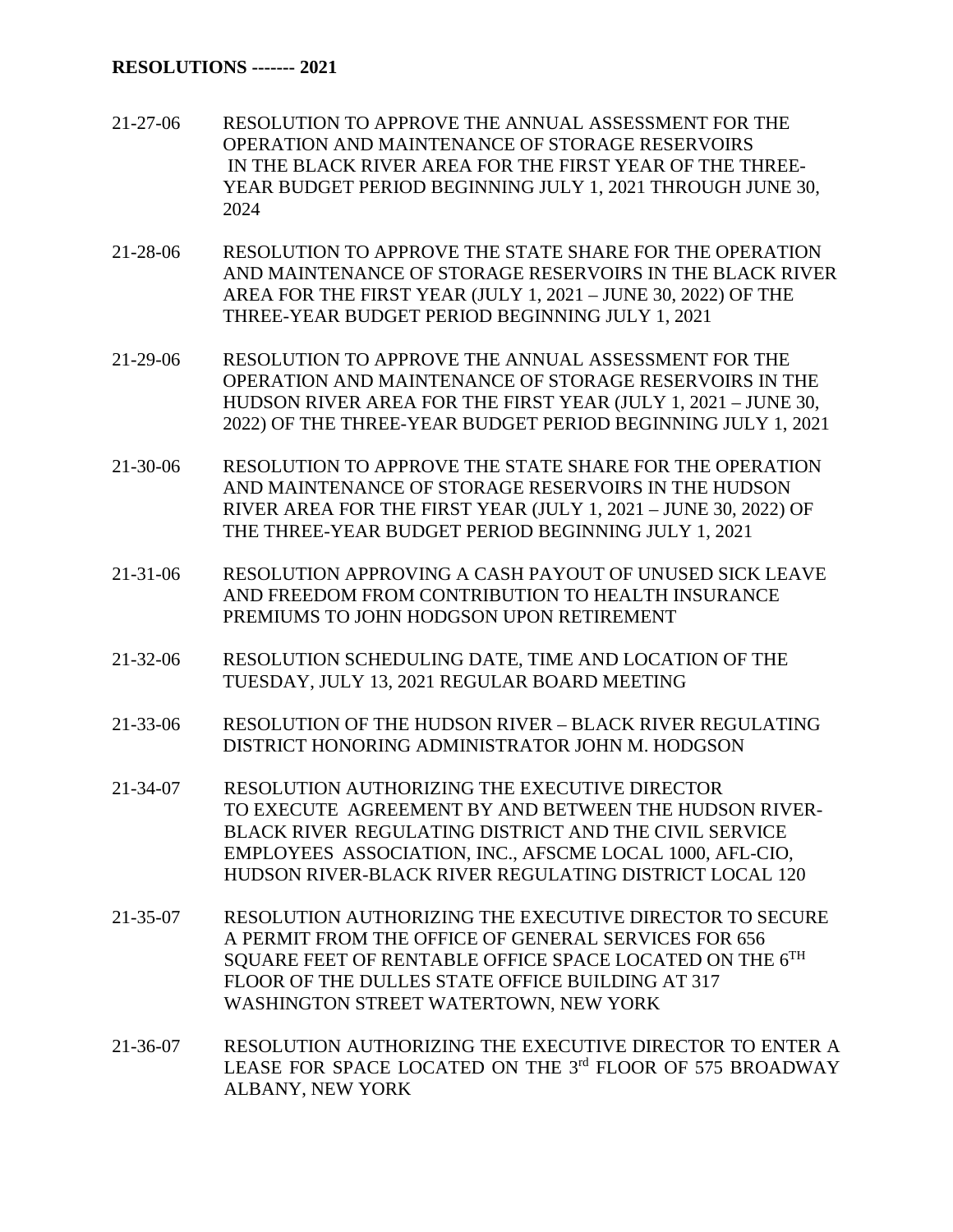## **RESOLUTIONS ------- 2021**

- 21-37-07 RESOLUTION AUTHORIZING RENEWAL OF AN AGREEMENT WITH UNITED STATES GEOLOGICAL SURVEY
- 21-38-07 RESOLUTION TO ACCEPT PAUL C. RIZZO ENGINEERING NEW YORK, PLLC AMENDMENT # 3 PROPOSAL TO PERFORM COMPLETION OF SEISMIC STABILITY AND LIQUEFACTION & DEFORMATION ANALYSIS OF THE STILLWATER DAM
- 21-39-07 RESOLUTION TO AWARD HUMAN RESOURCES CONSULTING SERVICES WORK TO PINNACLE HUMAN RESOURCES, LLC
- 21-40-07 RESOLUTION SCHEDULING DATE, TIME AND LOCATION OF THE TUESDAY, SEPTEMBER 14, 2021 REGULAR BOARD MEETING
- 21-41-09 RESOLUTION TO APPROVE AMENDMENT #5 INDIAN LAKE FIRST ENGINEERING ASSESSMENT CONTRACT C032013
- 21-42-09 RESOLUTION AUTHORIZING THE EXECUTIVE DIRECTOR TO ENTER INTO AGREEMENTS FOR BROADBAND AND PHONE SERVICES ON THE 3rd FLOOR OF 575 BROADWAY ALBANY, NEW YORK
- 21-43-09 RESOLUTION ADOPTING AMENDED BY-LAWS OF THE HUDSON RIVER-BLACK RIVER REGULATING DISTRICT
- 21-44-09 RESOLUTION SCHEDULING DATE, TIME AND LOCATION OF THE TUESDAY, OCTOBER 12, 2021 REGULAR BOARD MEETING
- 21-45-10 RESOLUTION TO APPROVE AMENDMENT #5 TO HDR CONTRACT C022012 TO PERFORM STILLWATER DAM BREACH ANALYSIS SITE SPECIFIC PROBABLE MAXIMUM PRECIPITATION STUDY
- 21-46-10 RESOLUTION TO AWARD LIQUIDITY MANAGEMENT CONSULTING SERVICES WORK TO THREE+ONE COMPANY, INC**.**
- 21-47-10 RESOLUTION APPROVING A SECOND AMENDMENT TO THE GROUND LEASE AND WATER USAGE AGREEMENT AT STILLWATER
- 21-48-10 RESOLUTION SCHEDULING DATE, TIME AND LOCATION OF THE TUESDAY, NOVEMBER 9, 2021 REGULAR BOARD MEETING
- 21-49-11 RESOLUTION TO AMEND CONTRACT AWARDING HUMAN RESOURCES CONSULTING SERVICES WORK TO GTM PAYROLL SERVICES INC.
- 21-50-11 RESOLUTION AUTHORIZING THE EXECUTIVE DIRECTOR TO NEGOTIATE AND ENTER INTO AN AGREEMENT WITH INTERACTIVE MEDIA CONSULTING, LLC